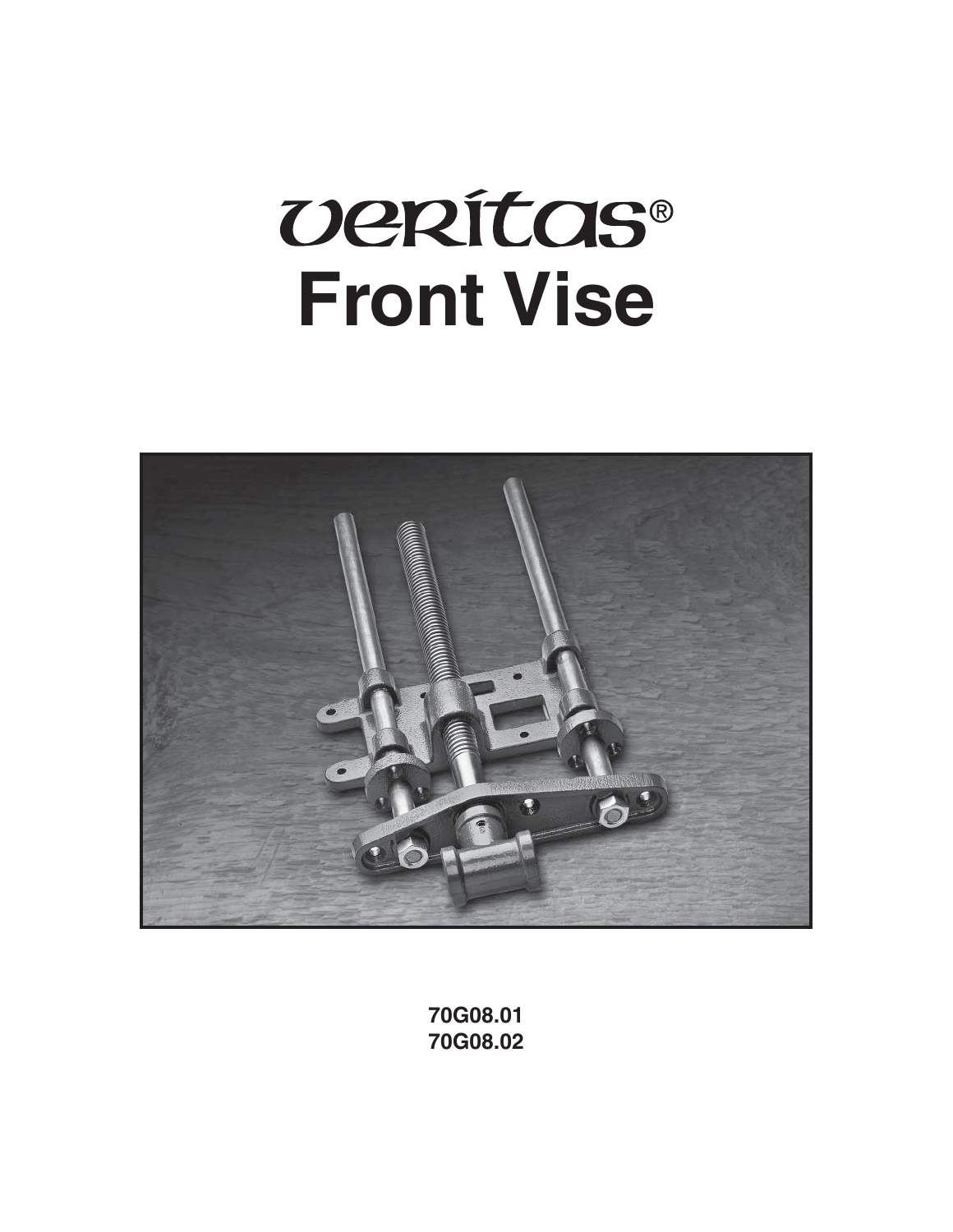The following instructions guide you through the installation of either the Regular Front Vise (70G08.01) or the Large Front Vise (70G08.02).

The first step is to determine the placement of the vise and size of the jaws. Depending on your bench, minor alterations or the addition of spacers may be required. The installation of the vise is then a matter of spotting and boring the holes for the guide rods and the lead screw, and mounting the vise squarely to the bench. A template is provided for spotting the guide rod and lead screw holes. Although these instructions have taken into consideration the many types of benches, every situation is different. We suggest that you acquaint yourself with these instructions prior to installation.



**Figure 1: Vise components.**

*\*Support Collets are supplied only on Large Front Vise (70G08.02)*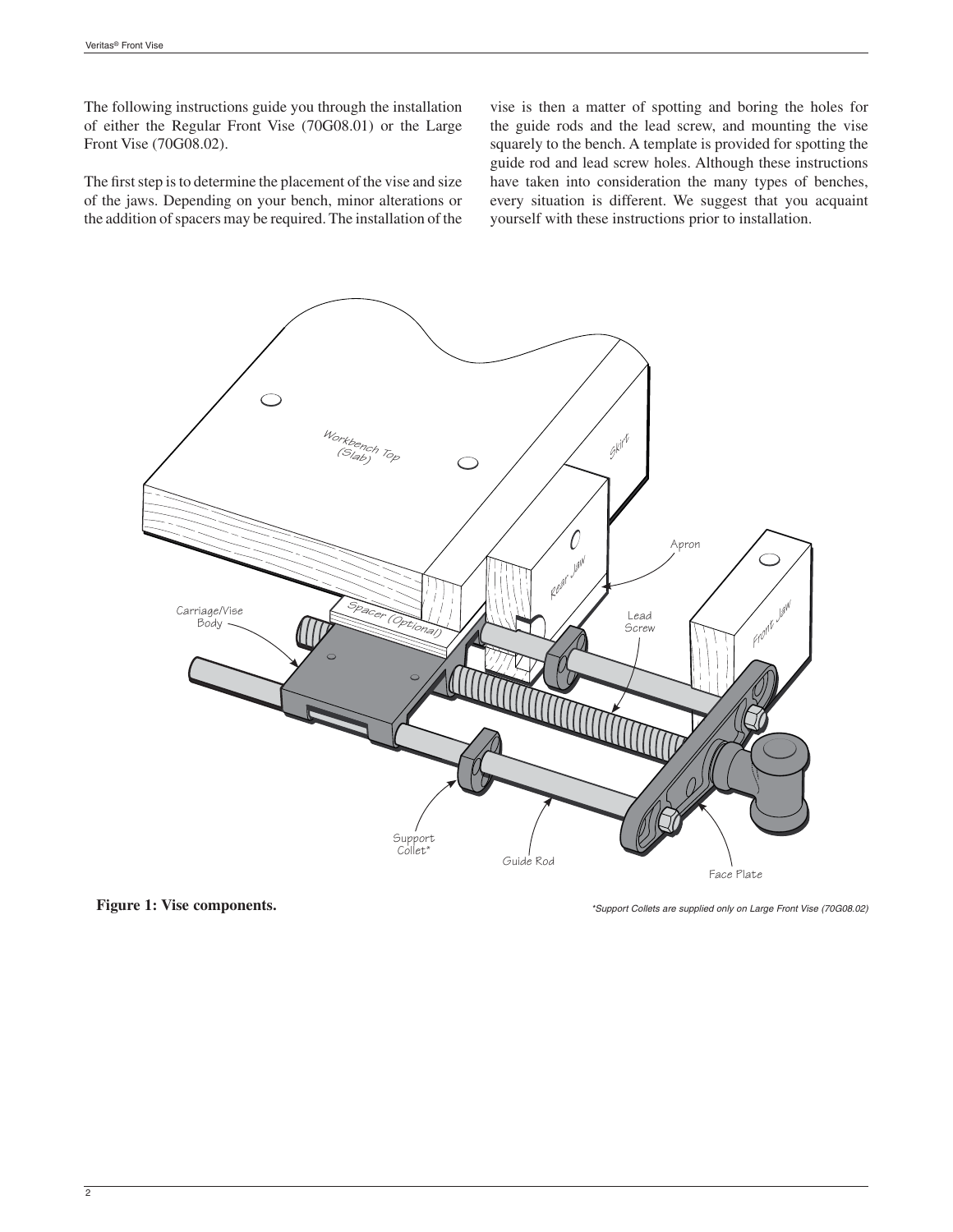# **Regular Front Vise (70G08.01)**

## **Tools Required:**

- Drill Press
- Hand Drill
- 7/32*"* Drill Stop
- 1/8*"* Bit
- 7/32*"* Bit
- 21/64*"* Bit
- 1/2*"* Bit
- 3/4*"* Bit
- 11/8*"* Saw Tooth Bit or Expansion Bit
- 5/8*"* Wrench
- 7/16*"* Socket and Wrench
- Hammer/Mallet
- 2 Bar Clamps (= width of bench to rear jaw clamping face)
- 2 Large C-Clamps
- Bench Hold-Down (Optional)

## **Hardware Required:**

|   | Qty.   Description                             |
|---|------------------------------------------------|
| 6 | $1/4$ " $\times$ 11/ <sub>2</sub> " Lag Screws |
| 6 | <sup>1</sup> / <sub>4</sub> " Flat Washers     |

## **Materials Required:**

| Qty. | <b>Description</b>                                                                                                         |
|------|----------------------------------------------------------------------------------------------------------------------------|
| 2    | Min. 15/8" thick close-grained hardwood (e.g., maple,  <br>birch) 3 <sup>1</sup> / <sub>4</sub> " wide* by 12" to 15" long |
|      | *One piece may be 13/4" min. if configured as shown<br>in Figure 2.                                                        |
| 1    | 1 <sup>1</sup> / <sub>8</sub> "dia. by 10" to 12" long dowel, plus end caps (or<br>05G12.03, optional handle)              |

# **General Notes**

*Important: The position of the vise should be determined before attempting to attach it to the workbench. Doing so will not only help to determine the length of the jaws, but also reveal any interference with bench components. See Rear Jaw Configurations and Jaw Size &* Placement.

• A minimum thickness of 11/2*"* is recommended for the workbench top to ensure there is sufficient material for the mounting hardware provided with the vise.

# **Large Front Vise (70G08.02)**

# **Tools Required:**

- Drill Press
- Hand Drill
- 7/32*"* Drill Stop
- 1/8*"* Bit
- 7/32*"* Bit
- 7/64*"* Bit
- 9/64*"* Bit
- 15/64*"* Bit
- 21/64*"* Bit
- $1/2$ <sup>"</sup> Bit
- 3/4*"* Bit
- 1*"* Bit
- 11/4*"* Saw Tooth Bit or Expansion Bit
- 25/16*"* Saw Tooth Bit or Expansion Bit
- 1*"* Wrench
- 7/16*"* Socket and Wrench
- #3 Square-Recess Screwdriver
- Hammer/Mallet
- 2 Bar Clamps (= width of bench to rear jaw clamping face)
- 2 Large C-Clamps
- Bench Hold-Down (Optional)

## **Hardware Required:**

| Qty. | <b>Description</b>                  |
|------|-------------------------------------|
| 5    | $1/4'' \times 2^{1/2}$ Lag Screws   |
| 5    | 1/4" Flat Washers                   |
| 9    | #14 $\times$ 11/2" Flat-Head Screws |

## **Materials Required:**

| Qty.           | <b>Description</b>                                                                                                                                                                                                                             |
|----------------|------------------------------------------------------------------------------------------------------------------------------------------------------------------------------------------------------------------------------------------------|
| $\overline{2}$ | Min. 15/8" thick close-grained hardwood (e.g.,<br>maple, birch) 33/4" min. wide* by 18" long (or longer<br>if using as a full-width end vise)<br>*One piece may be 2 <sup>1</sup> / <sub>4</sub> " min. if configured as shown<br>in Figure 2. |
| 1              | 1 <sup>1</sup> / <sub>8</sub> " dia. by 10" to 12" long dowel, plus end caps (or 05G12.03, optional handle)                                                                                                                                    |

- Unwind the vise to separate the carriage from the vise front assembly (lead screw, guide rods, and face plate). Clean the vise of any surface grease and rust preventative.
- Since installing the vise requires repeated insertion and removal of the lead screw and guide rods, we suggest that a handle be made and installed to the tee prior to mounting the vise. Use a piece of 11/8*"* dia. by 10*"* to 12*"* long dowel with end caps to prevent it from falling out (or use 05G12.03, optional handle).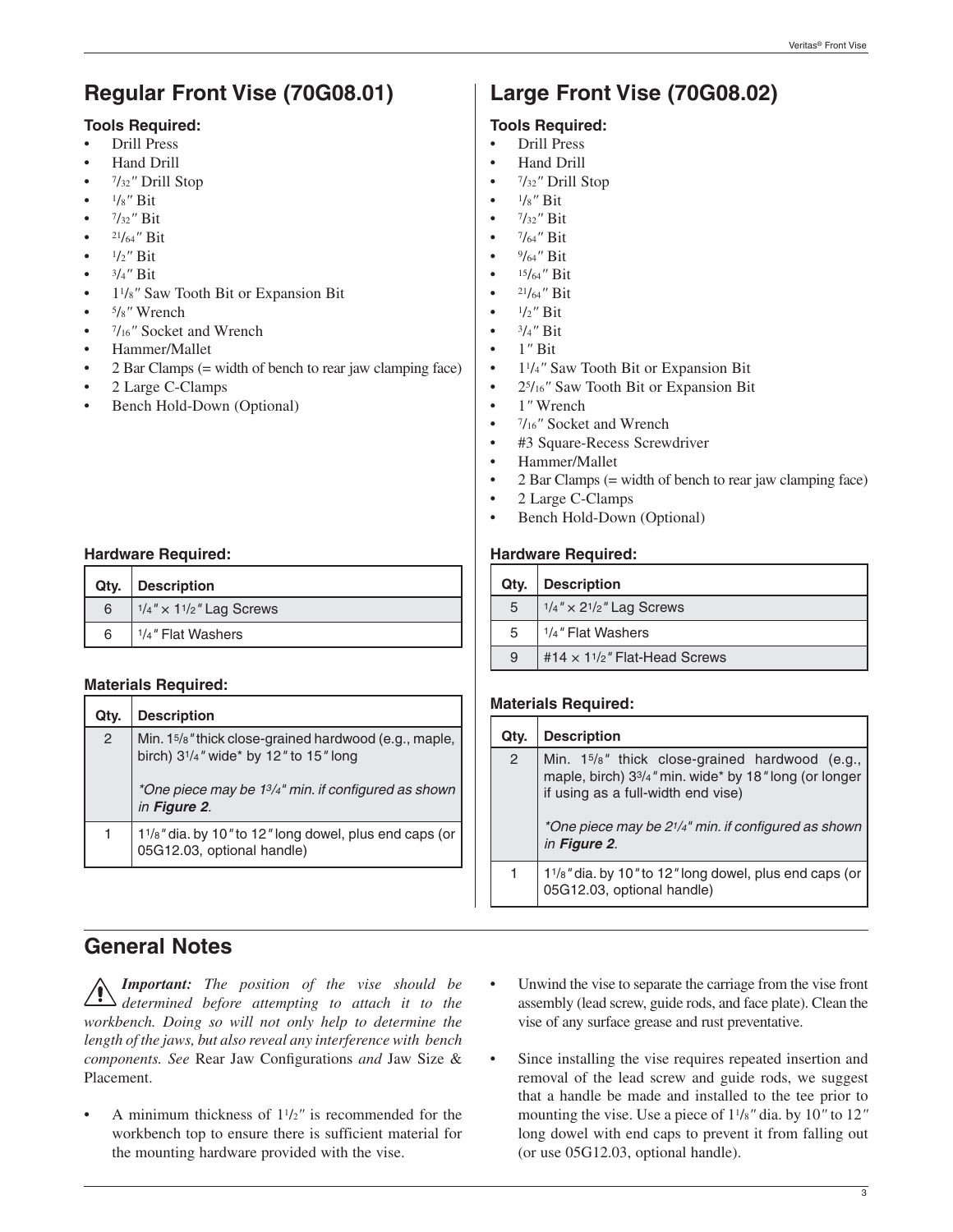#### **Rear Jaw Configurations**

Figures 2, 3 and 4 show the three most common configurations for mounting the vise to your bench. The choice of which you should use is largely dictated by how your existing bench is made.

**2:** On a slab bench that does **not** have a skirt, a rear **half** jaw may be added to the underside of the bench so that a sufficiently tall, continuous edge forms the half jaw. This half jaw also helps distribute clamping loads. The rear jaw is normally the same length as the front jaw. The spacer is used to increase throat depth and is optional.



**Figure 2: Bench with rear** *half* **jaw and no skirt.**

**3\*:** This configuration is for a bench that does **not** have a skirt. By making the rear jaw a single continuous piece over its entire height, the possibility of the rear half jaw (in **Figure 2**) shifting when clamping an object is eliminated. The disadvantage of adding a rear jaw to the edge of the bench is that clamped workpieces will be further from the edge of the work surface. If this is of concern, the rear jaw may be made the full length of the bench, in effect creating a skirt, and widening the bench in the process. The spacer is used to increase throat depth and is optional.

*\*Note: The step-by-step instructions that follow illustrate this jaw configuration, with the Large Front Vise installed.* 



**Figure 3: Bench with rear jaw and no skirt.**

**4:** This configuration shows the vise mounted to a bench that already has a skirt. If the skirt overhangs the bottom side of the bench by more than 21/4*"* (for 70G08.02) or 13/4*"* (for 70G08.01), then you should refer to **Figure 3**, whereby the skirt will form the rear jaw. If the skirt is not tall enough, then you have two choices. Either glue a strip of wood to the bottom side of the skirt (creating an apron, see **Figure 1**) to achieve this overhang, or add a rear jaw as shown. When adding a rear jaw, a notch can be cut in the skirt to allow the vise carriage to rest right up against the rear jaw (as shown), maintaining maximum capacity of the vise.



**Figure 4: Bench with skirt and rear jaw.**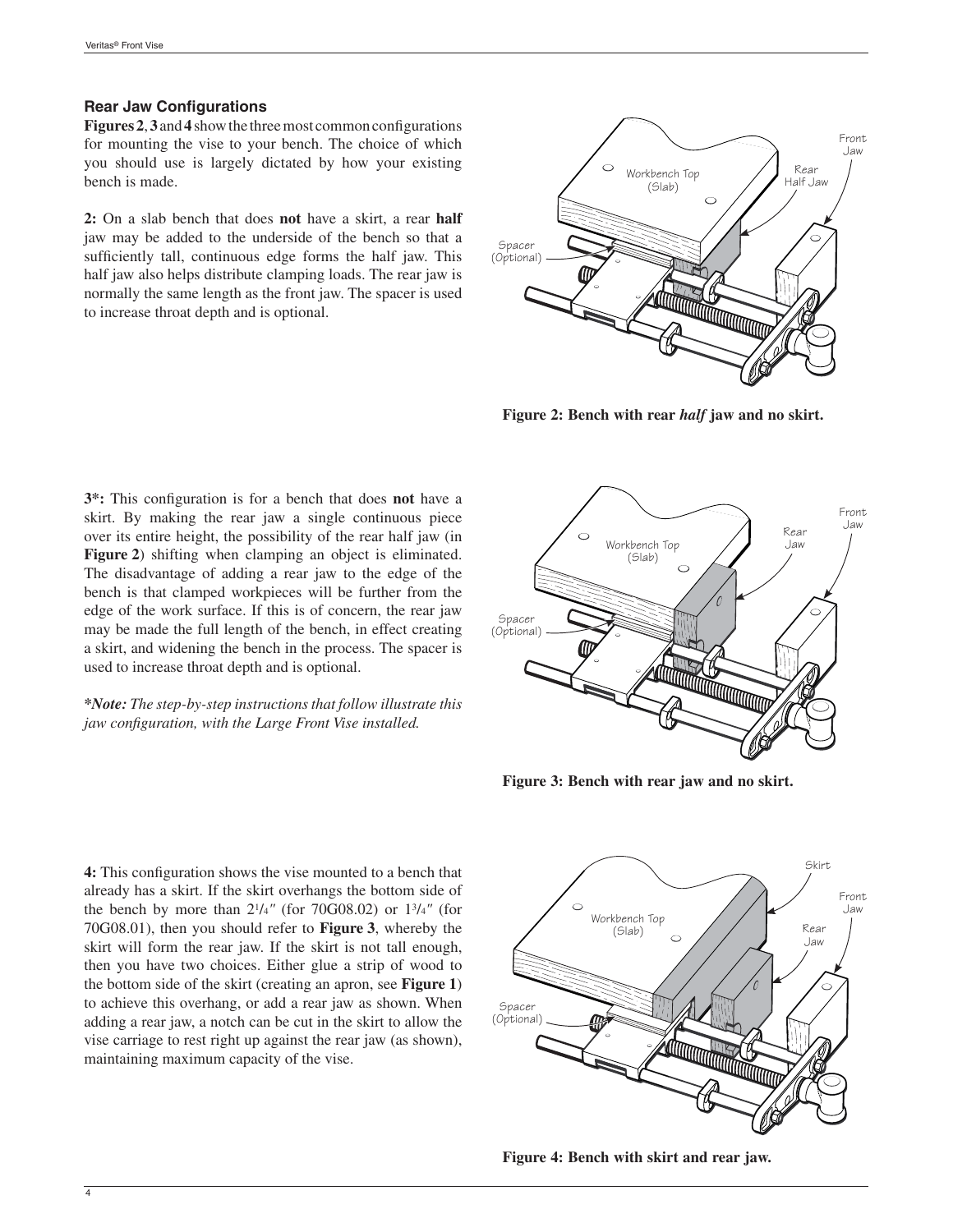

**Figure 5: Vise capacity and throat.**

#### **Jaw Size & Placement**

For strength, vise jaws should be made of a close-grained hardwood such as maple or birch.

#### **Jaw Thickness**

• The minimum recommended wooden jaw thickness is 15/8*"*. This ensures the jaws are securely mounted and allows 3/4*"* dia. vertical dog holes to be drilled in the front jaw.

#### **Jaw Length**

- Across the flat face of the carriage, scribe a reference line between the guide rods and parallel to them. Note that the lead screw for the Large Vise is off center. Measure over 4*"* from the straight side for the Large Vise (70G08.02) carriage and over 39/16*"* for the Regular Vise (70G08.01) carriage. Continue to scribe this line up the front and rear of the carriage.
- With the bench placed upside down, roughly position the vise carriage on the underside of the bench where you would like it to go (see **Figure 6**). It is common to place the vise near a corner so that one end of the jaws will be flush with the end of the bench. This allows for crosscutting a clamped workpiece without interfering with the bench. Check for interference of the carriage mounting holes, the guide rods and the lead screw with any dog holes or the placement of the bench leg. Transfer the center line of the carriage onto the bench to determine the length of the jaws. A good length for the Regular Front Vise (70G08.01) is 12*"* to 15*"*. For the Large Front Vise (70G08.02), it may be up to 18*"* long. Racking problems may be experienced if jaws are longer than 18*"* (see *Vise Racking*).

*Note: One situation where you may want to make the jaws longer is for a full-width end vise. On benches up to 24" deep, you can place the vise at the end of the bench. With this set-up, your jaws can be as long as your bench is deep. This set-up offers a long clamping surface and, with rows of 3/4" dia. bench dog holes in the bench top and front jaw, it also provides a clamping capacity between bench dogs that is nearly equal to the length of your bench, plus the vise's clamping capacity.* 



**Figure 6: Positioning carriage to determine jaw length.**

#### **Jaw Height**

• To determine the minimum jaw height (or composite jaw height if your situation is as per **Figure 2)** and resultant throat depth without the use of a spacer, refer to **Figure 5** and complete **Table 1** (in pencil). As with any vise, the closer the work can be clamped to the lead screw, the less stress is placed on all its parts. However, the vise is strong enough to withstand a deeper throat. If you wish to increase the throat depth, a spacer may be added between the carriage and underside of your bench top. This will increase your throat depth accordingly. An optimum throat depth is 3*"* to 4*"*. Adjust your entries until you are satisfied with the throat depth and jaw height.

*Note:* If your jaw configuration matches that of *Figure 2*, *your rear half jaw height will be equal to the calculated jaw height less your bench top thickness.*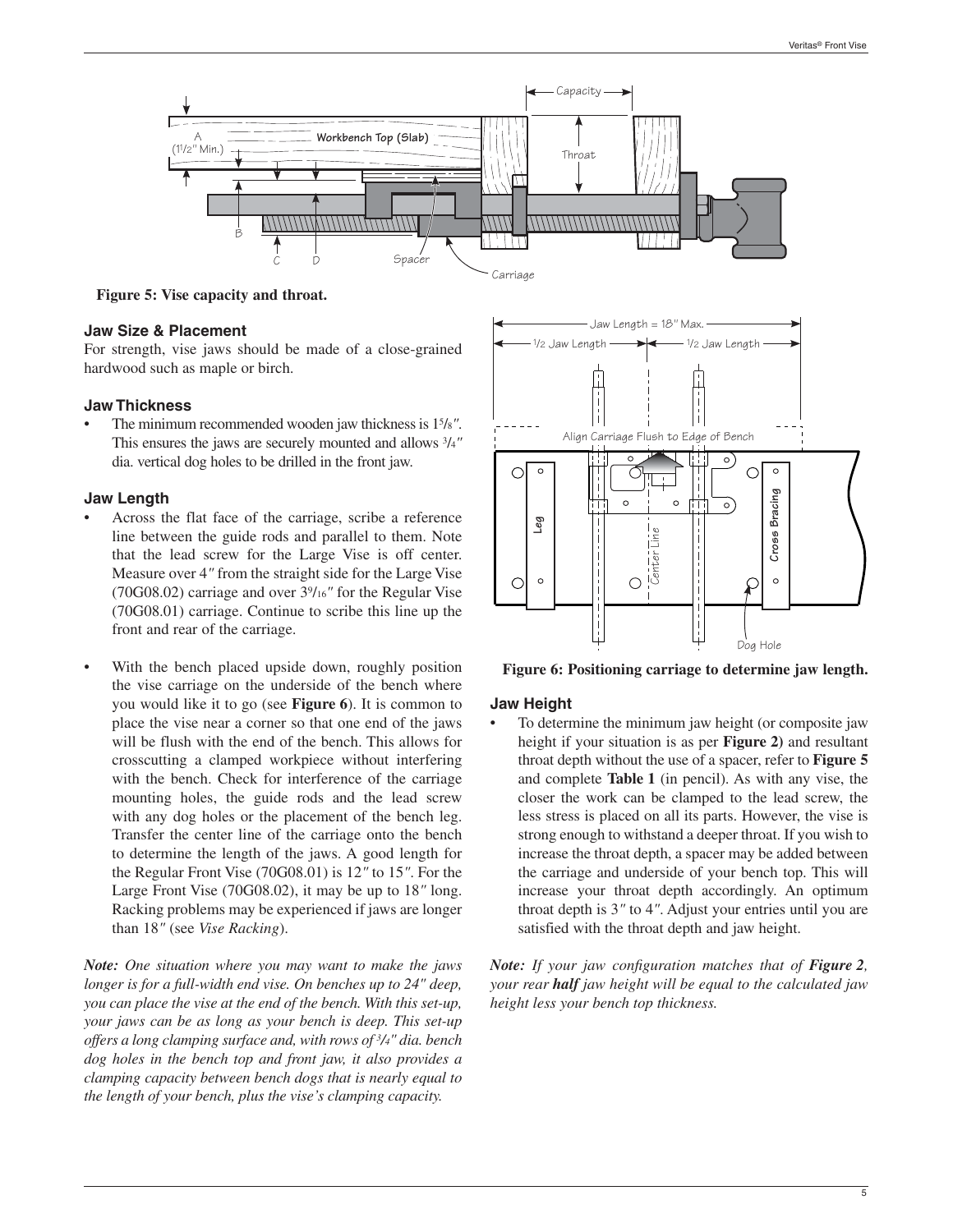| <b>Vise Components</b>                                    | <b>Regular</b><br><b>Front Vise</b><br>70G08.01 | Large<br><b>Front Vise</b><br>70G08.02 |
|-----------------------------------------------------------|-------------------------------------------------|----------------------------------------|
| A) Bench Thickness (1 <sup>1</sup> / <sub>2</sub> " min.) |                                                 |                                        |
| B) Spacer (optional)                                      |                                                 |                                        |
| C) Vise Carriage Height                                   | $1^{3}/4$ "                                     | $2^{1/4}$                              |
| D) Vise Carriage to Guide<br>Rod Height                   | 1/2''                                           | 1/2''                                  |
| Min. Jaw Height = $A + B + C$                             |                                                 |                                        |
| Throat = $A + B + D$                                      |                                                 |                                        |

#### **Table 1: Calculating jaw height.**

Once you have determined the proportions of your jaws, you can cut them to size, unless you are making a full-width end vise. In this case, cut the length of the jaws 1*"* oversize to allow for a 1/2*"* trimming allowance on each end. This will be trimmed later (*step 16*).

If a spacer will be used, it should equal the length and width of the carriage. With the carriage flush to the edges of the spacer, spot the carriage mounting holes into the spacer and drill these as 1/2*"* dia. clearance holes.

# **Instructions**

- 1. Carefully fold the appropriate template along one of the dotted lines so the distance from the fold to the top edge of the guide rods matches your final throat calculation. The lowest line represents a throat of 2*"* (plus a 1/16*"* planing allowance). Lines are further spaced 1/8*"* apart for your convenience.
- 2. Cut two small windows in the template (at the top and bottom of the center line) as indicated.
- 3. Mark a vertical center line on what will become the clamping face of the **rear** jaw. Place the template on the clamping face of the rear jaw, with the fold flush to the top edge and the center line on the template lining up with the center line of your jaw. Using a sharp punch, mark the centers of the three holes. (*Note: If your jaw configuration matches that of Figure 2, you will have to temporarily affix the rear half jaw to the underside of the bench before performing this operation.*) Also mark the centers for any hardware you intend to use to mount the jaw to the bench.
- 4. For the Large Front Vise (70G08.02) **only**: On the clamping face of the **rear** jaw, drill two counterbores for the guide rod support collets using the guide rod center marks. Use a 25/16*"* saw tooth bit or an expansion bit, to a depth of 9/16*"*. (*Note: The Regular Front Vise (70G08.01) does not come with support collets.*)



#### **Figure 7: Counterbores and pilot holes.**

5. On a drill press drill three 1/8*"* pilot holes through the **rear** jaw where the guide rod and lead screw centers are located. At this time you should also drill and counterbore for any hardware required for mounting the rear jaw to your bench. If using lag screws, remember to make the counterbore diameter large enough to accept a washer and the appropriate drive socket. Do **not** attach the rear jaw at this time.



**Figure 8: Clearance holes.**

6. Clamp the front and rear jaws together, aligned as they will be once they are fully assembled. Ensure that what will be the top and ends are flush. *Note: If your jaw configuration matches that of Figure 2, the rear half jaw will have to be offset from the top of the front jaw accordingly.* Place the jaws in a drill press and, picking up on the 1/8*"* pilot holes from the **rear face** of the **rear** jaw, bore the guide rod and the lead screw clearance holes through both pieces. The table below shows the clearance hole diameters. These diameters have been rounded off to the nearest 1/8*"* oversize. To reduce tear-out, support the bottom jaw with a piece of scrap.

| Table 2: Guide rod and screw clearance hole diameters. |  |  |
|--------------------------------------------------------|--|--|
|--------------------------------------------------------|--|--|

| Vise                        | <b>Guide Rod</b><br>Hole Dia. | <b>Lead Screw</b><br>Hole Dia. |
|-----------------------------|-------------------------------|--------------------------------|
| 70G08.01 Regular Front Vise | 3/a''                         | $11\frac{g}{g}$                |
| 70G08.02 Large Front Vise   | 1″                            | 11/a''                         |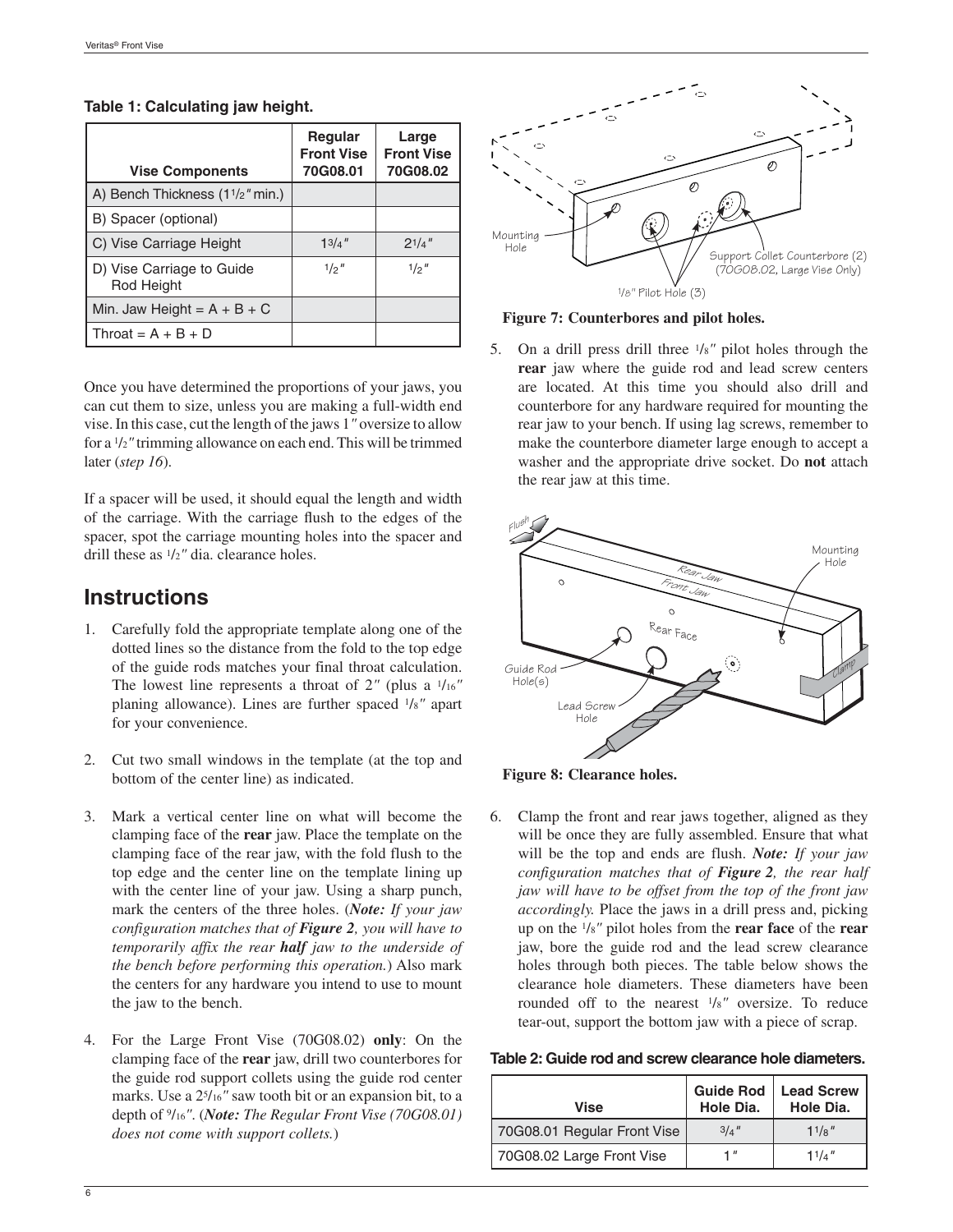- 7. Attach the rear jaw to the bench using large (#14) screws or 1/4*"* lag screws, additionally gluing if desired. Leave a 1/16*"* planing allowance by keeping it slightly proud of the top of the bench. (*Note: If your jaw configuration matches that of Figure 2, ensure that the clamping face of the half jaw is flush with the front edge of your bench.*)
- 8. Flip the bench upside down.
- 9. Place the carriage and any spacer(s), on the underside of the bench, with the lead screw boss toward the rear jaw as shown in **Figure 9**.
- 10. Place the front jaw (then the collets for 70G08.02) onto the guide rods. Insert the front assembly through the rear jaw and thread it into the carriage. Bring the carriage tight against the back face of the rear jaw. With the jaws open a few inches, center the guide rods in their clearance holes. Clamp the carriage in place. A bench hold-down works well for this. Close the vise until snug.



**Figure 9: Mounting vise carriage, front jaw and front assembly.**

- 11. Tap the **front** jaw so that the ends and top edge are flush with the rear jaw (or bench top if your jaw configuration matches that of **Figure 2**). Firmly tighten the vise. Check that the carriage is in contact with the **rear** jaw.
- 12. Spot the carriage mounting holes into the bench using a 21/64*"* drill bit. (**Do not** attempt to drill the center mounting hole for the large vise as it will be obstructed by the lead screw. You will be instructed to do so at *step 20*.) Use a 7/32*"* bit and a drill stop to drill the holes 11/4*"* deep. When setting the depth of the drill stop, remember to account for the carriage thickness of about 3/8*"*. Bolt the carriage to the bench with the lag screws and washers. Tighten firmly but **do not overtighten**, or the bolts may snap.
- 13. Spot the face plate holes, on the front jaw, using a 21/64*"* drill bit. Use a 7/32*"* bit and a drill stop to drill the pilot holes 11/4*"* deep. When setting the depth of the drill stop, remember to account for the face plate thickness of about 9/32*"* (for 70G08.01) or 7/16*"* (for 70G08.02). Screw the face plate to the front jaw.
- 14. Flip the bench right-side up. Check the alignment and action of the vise. Open the vise at least halfway. Does it operate smoothly? Close the vise to about 1/16*"*. The clamping faces should be parallel to one another. See *Troubleshooting* for remedies.
- 15. If you are making a full-width end vise, now is the time to scribe a line at both ends of the rear jaw where it intersects the front and rear of the bench. If you intend to drill 3/4*"* dia. bench dog holes in the **front** jaw to align with any rows of similar holes in the bench top, now is the time to mark these as well.
- 16. Remove the vise front assembly, then the front jaw from the vise front assembly. **Do not remove the carriage or** *rear* **jaw from the bench.** If required, trim the jaws to length and drill any desired 3/4*"* dia. bench dog holes. Plane a 2° taper on the **clamping** face of the **front** jaw, so that it is thinner at the bottom than at the top, as shown in **Figure 10**. This will ensure that pieces clamped in the vise will always be gripped at the top of the jaws. This can be achieved by using a hand plane or a belt sander. Or, by temporarily adding a scrap of wood to the opposite side (using glue or double-sided tape), the jaw can be passed through a thickness planer.



**Figure 10:** *Front* **jaw taper.**

If installing the Regular Front Vise (70G08.01), proceed to *step 21*.

- 17. Place the guide rod support collets over the guide rods, with the countersunk holes facing out. Feed the front assembly (minus the front jaw) into the carriage until the guide rods are fully engaged with the carriage. Orient the flat of the collets toward the top of the bench.
- 18. Spot the three holes in each collet using a 15/64*"* drill bit. The drill bit may have to be lightly spun by hand due to the proximity of the guide rods. This should not require much effort, as only a centerpoint need be established.



**Figure 11: Spotting the support collets (front jaw removed).**